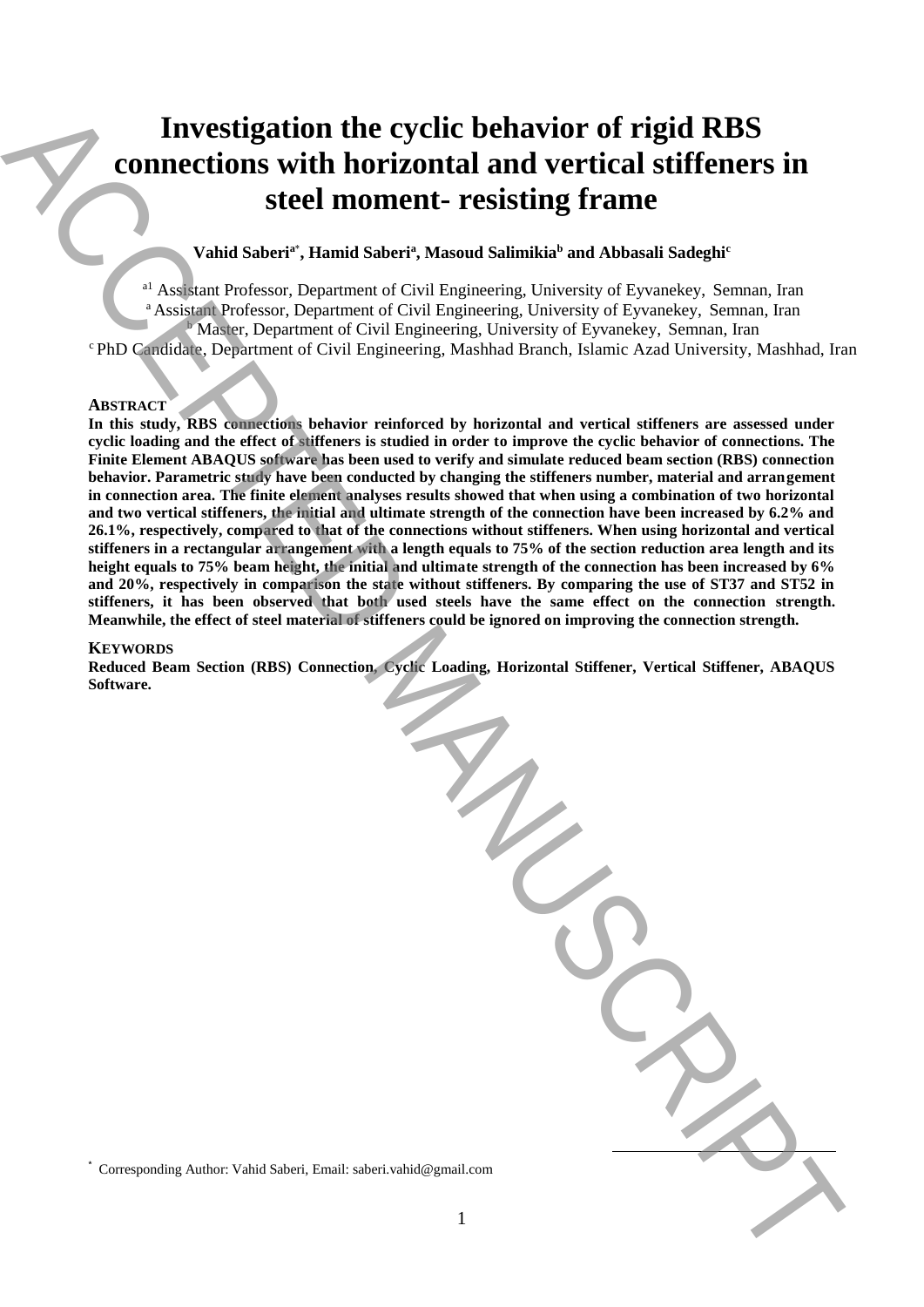#### **1. Introduction**

Beam-to-column connections in steel moment-resisting frames play a special role in their ductility, and for some time it was thought that the flexural connections used in this type of frame were responsible for providing the ductility. They do acceptance well. But the 1994 Northridge earthquake was a turning point in the performance of moment-resisting frames. After the earthquake, it was found that the beam-to-column connections in these frames in many buildings suffered brittle rupture and their ductility was questioned. Researchers conducted various experiments and studies to improve the behavior of beam-to-column connections in these frames and proposed two basic strategies to improve their performance, including strengthening the connection and deliberately weakening the beams connected to the RBS to the column. RBS means that the deliberate weakening of the bending capacity of the beam locally at a short distance from its connection to the column, which in itself increases the ductility and plasticity of the connection, without significantly reducing its stiffness and strength. Reducing the cross-section of the beam can be done in different ways, including reducing the crosssection of the wing in different ways and reducing the cross-section of the life. In some cases, it has been observed that the cross-sectional reduction strategy also has weaknesses such as reducing the connection resistance against lateral-torsional buckling and also reducing the load bearing capacity against large displacements. One of the methods to strengthen the beam connections with reduced cross-section (RBS) is the use of horizontal and vertical stiffeners at the point of reduction of the cross-section of the beam in its life [1-2]. In the following, the background of research about RBS connections using horizontal and vertical stiffeners is presented. Tahamouli Roudsari and Moradi (2018), in order to evaluate the efficiency of the proposed stiffeners, performed 4 tests on RBS connections with IPE140 and IPE270 beams in two modes with and without stiffeners. The results showed that the proposed stiffener significantly increases the ductility of the connection without significantly increasing the bond strength [3]. Kanao et al. (2018) analyzed the behavior of RBS connections with horizontal and vertical stiffeners. The results of this study showed that without the use of sufficient lateral restraint, horizontal and vertical stiffeners have the ability to delay local buckling and prevent stress concentration. In addition, the strength of the beam is more than 80% of its plastic strength [4]. Due to the fact that the research conducted on the reinforcement of RBS connections using stiffeners is very limited and small, in this study, the behavior of RBS connections that are reinforced using horizontal and vertical stiffeners is investigated. In this study, the effect of horizontal and vertical stiffener parameters on reinforcement and performance improvement of bending connections with reduced beam section such as number, **Example 2.** As in the seen of the use of the use of the use of the use of the use of the use of the use of the use of the use of the use of the use of the use of the use of the use of the use of the use of the use of the

material and arrangement of stiffeners is studied, which is a significant innovation.

# **2. Methodology**

Li et al. (2009) analyzed the local instability behavior of RBS connection under cyclic load [5]. According to the reference for verification, the beam with W30X99 cross section was selected and modeled in ABAQUS software [6]. The RBS connection is modeled based on Fig 1. Figs 2 and 3 show the moment-rotation curve of the reference sample and finite element model. In this figure, the horizontal axis represents the rotation of the end of the beam relative to the fixed end and the vertical axis represents the ratio of the rotation of the end of the beam. The maximum strength of the test connection is in the first loading cycle and is equal to 0.980 times the plastic beam rotation. In the connection of the finite element model, this strength is equal to 1.023 times that of the plastic rotation, which indicates an error of 4.4% in estimating the maximum connection strength. The final connection strength in the test is equal to 0.539 plastic rotation, which is equal to 0.545 plastic beam rotation in the finite element model, which indicates 1.1% error of the finite element model.



**Fig 3. Hysteresis curve of finite element model. 3. Results and Discussion**

In this study, the material of steel in the models has been examined. First, the steel in the models is ST37 with a yield strength of 240 MPa. To investigate the effect of the material of stiffeners in three cases, the material of stiffeners was changed to ST52 with a yield strength of 360 MPa and the results were compared with the results of the corresponding models of stiffeners made of ST37. In three models S-1, H-3 and V-3, the material of stiffeners was changed to ST52 and the resulting models were named S-1-ST52, H-3-ST52 and V-3-ST52, respectively. In Figs. 4 to 6, the effect of the stiffeners material on the final strength is compared at the end of